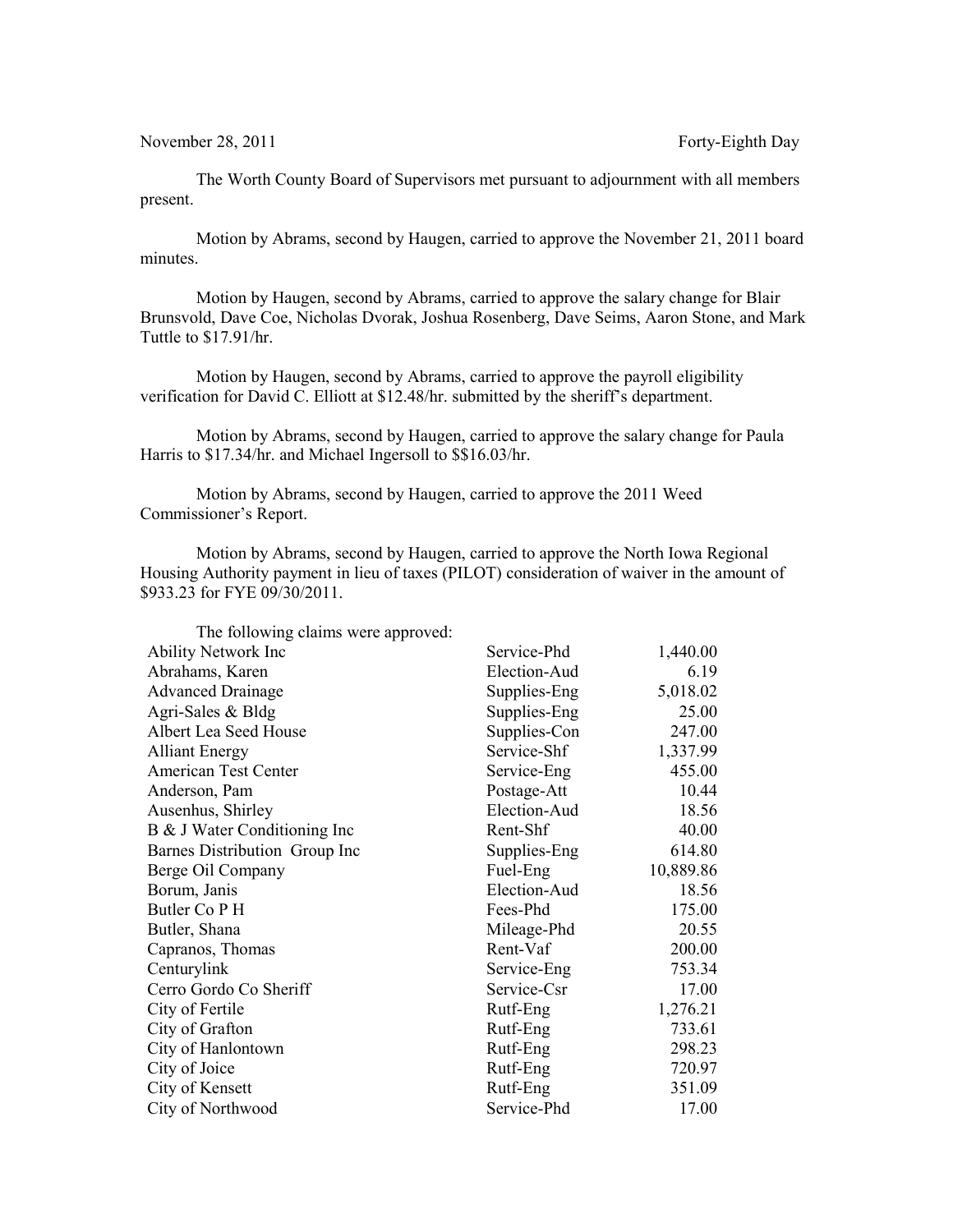| Clark, Kay                          | Exp-Aud         | 530.34    |
|-------------------------------------|-----------------|-----------|
| Community Care Inc                  | Service-Mha     | 378.36    |
| <b>County Case Management</b>       | Service-Mha     | 126.50    |
| Crysteel Truck Equipment            | Parts-Eng       | 422.05    |
| Dell Marketing L P                  | Equip-Dap       | 4,104.00  |
| District II Supervisors Assn        | Edu-Sup         | 60.00     |
| Duncan Heights Inc                  | Service-Mha     | 1,563.33  |
| Eilertson Repair                    | Service-Shf     | 12.00     |
| Eliot, Inc.                         | Service-Eng     | 469.00    |
| Elliot, Melinda                     | Well Plug-San   | 193.00    |
| Floyd County Sheriff                | Service-Csr     | 27.00     |
| <b>Francis Lauer Youth Services</b> | Service-Juv     | 1,446.15  |
| Freeborn Construction               | Service-Eng     | 3,295.50  |
| Goveonnection Inc                   | Supplies-Dap    | 3,248.00  |
| Greve Law Office                    | Rent-Att        | 300.00    |
| Greve, Jeff                         | Exp-Att         | 520.89    |
| Grout Scouts Inc                    | Service-Eng     | 33,804.58 |
| Grp & Associates                    | Service-Phd     | 45.00     |
| Hagen, Chris                        | Well Plug-San   | 179.00    |
| Hamilton Co Sheriff's Office        | Service-Csr     | 32.00     |
| Hancock Co Sheriff                  | Service-Csr     | 28.35     |
| Hanson, Jim                         | Exp-Con         | 33.31     |
| Hawkeye Legal Services Inc          | Service-Csr     | 10.00     |
| Heartland Asphalt Inc               | Service-Eng     | 2,123.96  |
| <b>Heartland Power Coop</b>         | Service-Eng     | 121.00    |
| Hengesteg, Gary                     | Well Plug       | 195.00    |
| Hoiseth, Tarah                      | Mileage-Hha     | 12.00     |
| Huber Supply Co                     | Supplies-Eng    | 64.80     |
| I.A.C.C.B.E.                        | Edu-Con         | 370.00    |
| Iaao                                | Dues-Asr        |           |
|                                     | Edu-Att         | 175.00    |
| Iowa County Atty's Assoc            |                 | 270.00    |
| <b>Iowa Prison Industries</b>       | Supplies-Eng    | 486.42    |
| Iowa State Sheriff's & Deputies     | Edu-Shf         | 300.00    |
| Isac Group Health                   | Health Ins Prem | 46,055.00 |
| J & J Machining Welding & Fabr      | Supplies-Eng    | 754.92    |
| Joe's Collision & Performance       | Service-Shf     | 117.87    |
| Johnson, Hal                        | Rent-Phd        | 940.00    |
| Johnson, Teresa                     | Mileage-Phd     | 243.50    |
| Kenison, Elizabeth                  | Exp-Rec         | 532.53    |
| Lexisnexis                          | Service-Att     | 134.00    |
| Low's Amoco Bp                      | Fuel-Asr        | 90.55     |
| Lutz, Jamie                         | Well Plug-San   | 200.00    |
| Mail Services Llc                   | Service-Trs     | 384.78    |
| Manly Junction Signal               | Renewal-Phd     | 25.00     |
| Marshall & Swift Inc                | Supplies-Gsr    | 15.86     |
| Martin Marietta Materials           | Rock-Eng        | 622.58    |
| <b>Mason City Business Systems</b>  | Service-Trs     | 188.24    |
| Mason City Honda                    | Supplies-Ema    | 9.61      |
| Mc Sorley, David L                  | Service-Phd     | 2,225.00  |
| Mediacom                            | Service-Phd     | 59.95     |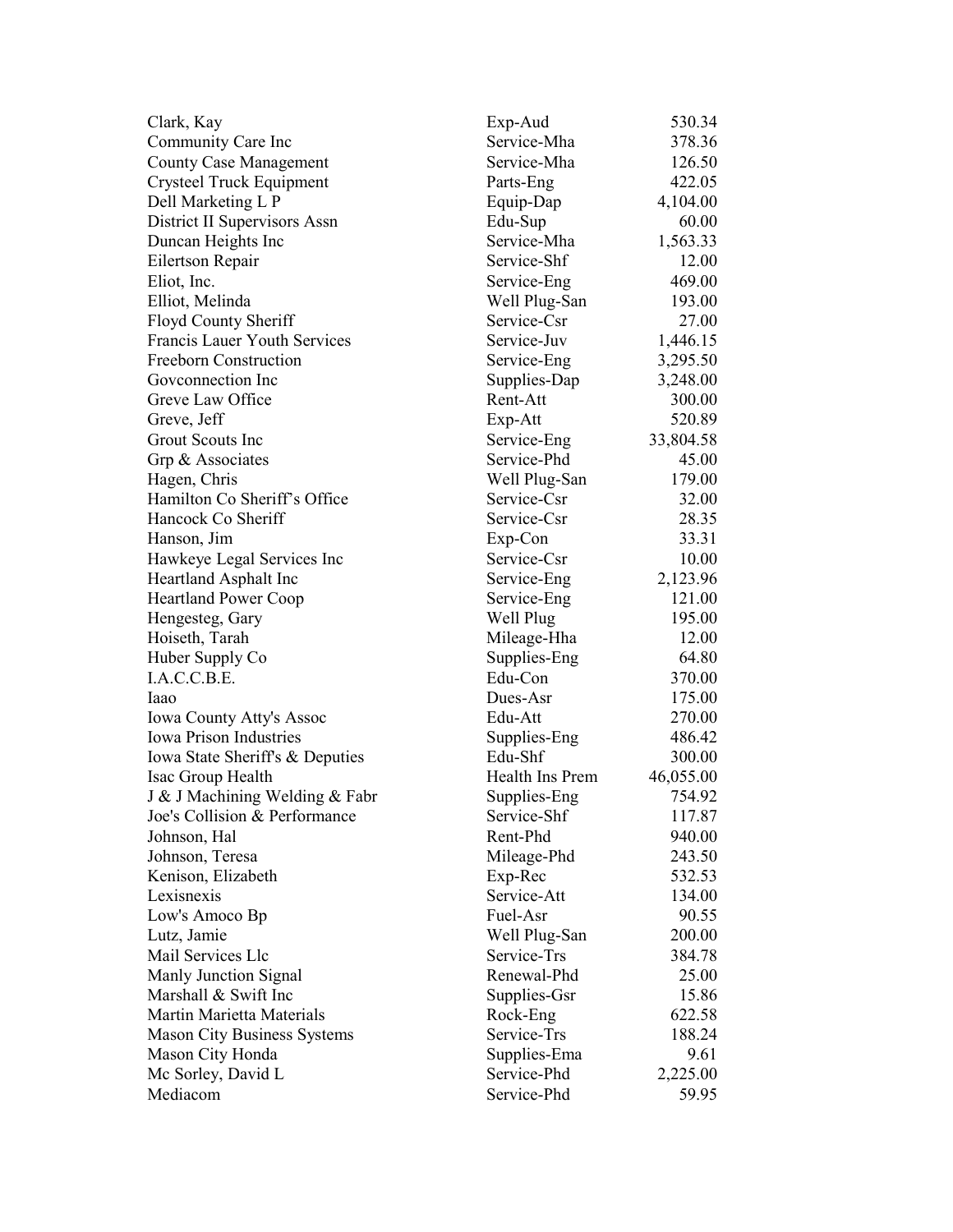| Medline Industries Inc.               | Supplies-Phd       | 376.08     |
|---------------------------------------|--------------------|------------|
| <b>Mental Health Center</b>           | Service-Mha        | 5,767.90   |
| Metal Culverts Inc                    | Service-Eng        | 7,905.50   |
| Mueller, Dean A                       | Exp-Con            | 85.22      |
| Myli, Diane                           | Mileage-Phd        | 16.10      |
| Niacc                                 | Edu-Sup            | 45.00      |
| Niacog                                | Service-Tra        | 44.84      |
| Nive Services Inc                     | Service-Mha        | 1,180.38   |
| North American Salt Co                | Salt-Eng           | 65,462.72  |
| Northwood Electric Inc                | Service-Gsr        | 170.18     |
| Northwood Sanitation Llc              | Service-Phd        | 90.00      |
| Northwood True Value                  | Supplies-Phd       | 96.97      |
| Northwoods State Bank                 | Payment-Ndp        | 115,800.00 |
| Oswald, Randy                         | Well Plug-San      | 383.00     |
| Paetec                                | Service-Eng        | 15.44      |
| Parmley, Jerry                        | Exp-Vaf            | 39.95      |
| Peters, Marvin                        | Well Rehab-San     | 600.00     |
| <b>Pinnacle Quality Insight</b>       | Service-Phd        | 150.00     |
| Prazak, Edie                          | Mileage-Hha        | 139.00     |
| Pronto                                | Fuel-Eng           | 89.03      |
| <b>Ram Systems</b>                    | Service-Phd        | 630.00     |
| Randall Ready Mix Llc                 | Supplies-Eng       | 5,331.02   |
| Reeder, Daniel L                      | Edu-Asr            | 117.48     |
| Reindl Repair                         | Service-Con        | 257.18     |
| Rogstad, Dennis                       | Well Plug-San      | 711.00     |
| Rohne, Joel                           | Mileage-Aud        | 303.85     |
| Rollins, Sarah                        | Mileage-Hha        | 86.50      |
| Rye, Clayton                          | Well Plug-San      | 200.00     |
| Sanofi Pasteur Inc                    | Supplies-Phd       | 98.54      |
| Schoeller, Mark                       | Mileage-Csr        | 204.46     |
| Schutz, Jill                          | Mileage-Phd        | 12.00      |
| Singelstad's Hardware                 | Supplies-Eng       | 72.98      |
| <b>St. Lukes Center For Occupatio</b> | Service-Tra        | 54.00      |
| <b>Staples Credit Plan</b>            | Exp-Phd            | 206.51     |
| Staples Credit Plan                   | Supplies-Csr       | 506.13     |
| <b>U S Postal Service</b>             | Postage-Mha        | 334.00     |
| Ver Helst Snyder Drug                 | Supplies-Att       | 301.56     |
| Verizon Wireless                      | Service-Phd        | 331.91     |
| Viafield                              | Supplies-Eng       | 458.70     |
| Visa                                  | Exp-Shf            | 3,125.49   |
| West Payment Center                   | Supplies-Cta       | 268.00     |
| Winnebago Co Auditor                  | Reimb-Mha          | 7,461.61   |
| Winnebago Co Sheriff                  | Service-Csr        | 36.00      |
| <b>Worth County</b>                   | Health Ins Prem    | 1,581.00   |
| Worth County Auditor                  | Payment-Ndp        | 50,790.00  |
| Worth County P H                      | Exp-Phd            | 90.99      |
| Worth County Public                   | Labor-Tra          | 590.00     |
| Worth County Secondary                | Fuel-Phd           | 2,567.34   |
| Worth County Sheriff                  | Service-Att        | 48.22      |
|                                       | <b>GRAND TOTAL</b> | 407,464.13 |